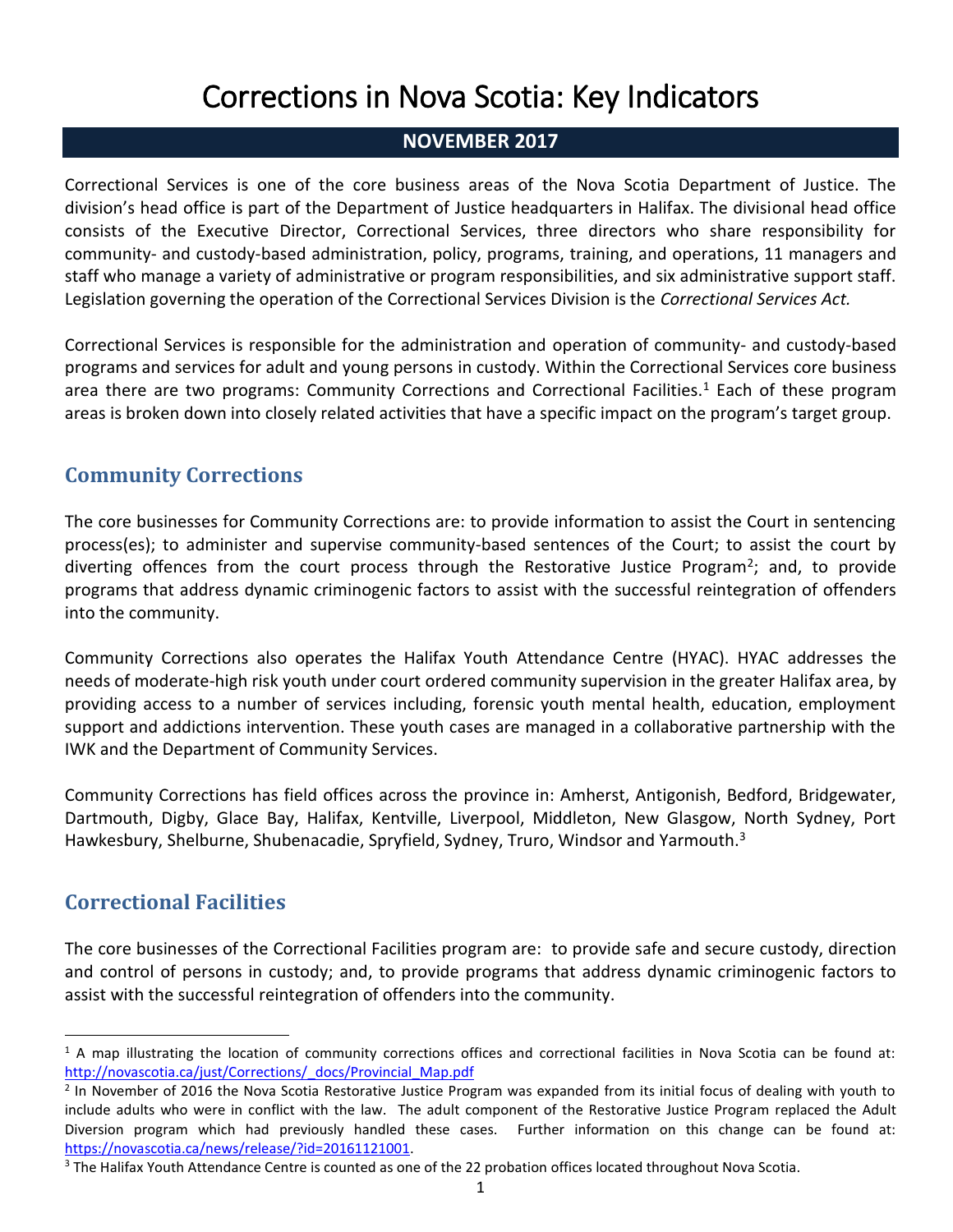Adult correctional facilities are located in Dartmouth, Priestville, Gardiner Mines, and Yarmouth. The youth centre is in Waterville. The Cape Breton and Northeast Nova Scotia Correctional Facilities can also provide overnight accommodation for young persons. The Cape Breton, Northeast Nova Scotia, and Central Nova Scotia Correctional Facilities provide accommodation for women.

This document contains information on a number of key indicators relating to Correctional Services in Nova Scotia. Generally, data is provided for the most current five fiscal years<sup>4</sup> so that the reader can examine changes over time. Sources for the statistics include the Nova Scotia Department of Justice and Statistics Canada.

#### **Cost of Corrections**

The cost of Correctional Services is an indicator of the resources required to administer custodial and community-based sentences in the province. Fluctuations in the cost of corrections may be driven by several factors, including but not limited to: the level of crime, legislative and policy responses to crime, sentencing practices, and administrative changes relating to organizational structure and the delivery of services, as well as changes in salaries and benefits for staff.

Figure 1 provides the gross operational expenditures for Correctional Services for the period 2012-13 to 2016-17. In 2016-17, gross expenditures remained stable compared to the prior year; a break in the general increasing trend over time.<sup>5</sup> Over the five-year period, gross expenditures increased by approximately \$11.1 million or 19%.





 $\overline{a}$  $4$  Each fiscal year runs from April 1 to March 31<sup>st</sup> of the following calendar year. So, for example, fiscal year 2012-13 runs from April 1, 2012 to March 31, 2013.

<sup>&</sup>lt;sup>5</sup> Note that expenditure data can be subject to revision over time including changes in what types of expense data is reported (i.e., gross vs. net) as well as issues such as structural changes in the Correctional Services Division. Gross expenditures refer to total expenditures before any adjustments are made for revenues/recoveries.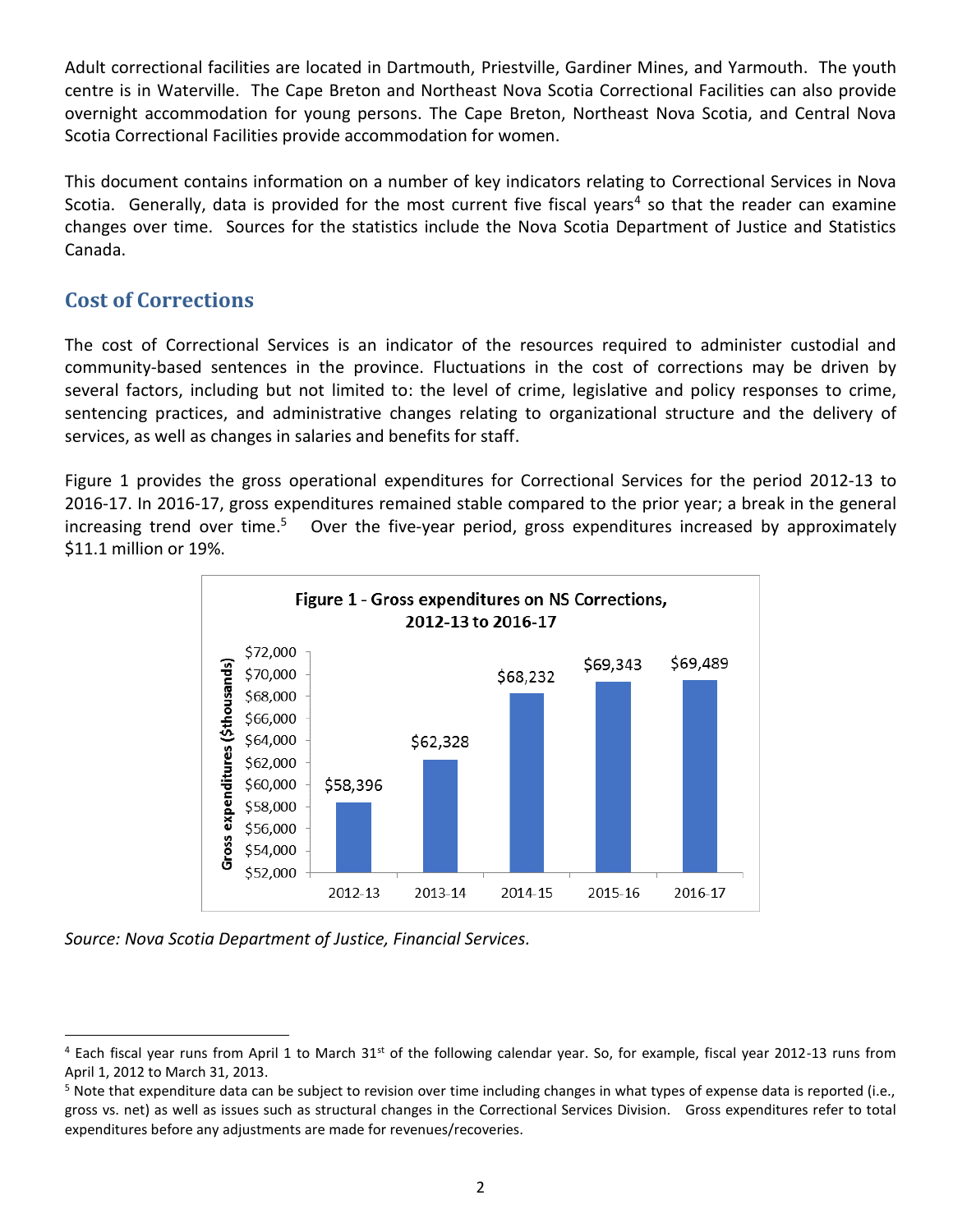The per capita expenditures for Correctional Services was \$73 in 2016-17 which was unchanged from the prior year (Figure 2).<sup>6</sup> Over the period 2012-13 to 2016-17, per capita expenditures increased by \$11 (or 18%).



*Source(s): Nova Scotia Department of Justice, Financial Services. Statistics Canada. CANSIM Table 051-0005 - Estimates of population, Canada, provinces and territories.* 

Figure 3 provides the average daily cost per adult offender in custody, based on actual expenditures by adults in custody for the period 2012-13 to 2016-17. The average daily cost per adult in custody was \$245 in 2016-17, which was \$10 or 4% lower than 2015-16, but \$37 (or 18%) higher than 2012-13.



*Source: Policy, Planning and Research, Nova Scotia Department of Justice. \* The 2015/16 figure was revised.*

l  $6$  The per capita figures presented in Figure 2 were calculated by dividing the gross expenditures on Correctional Services by the total NS population.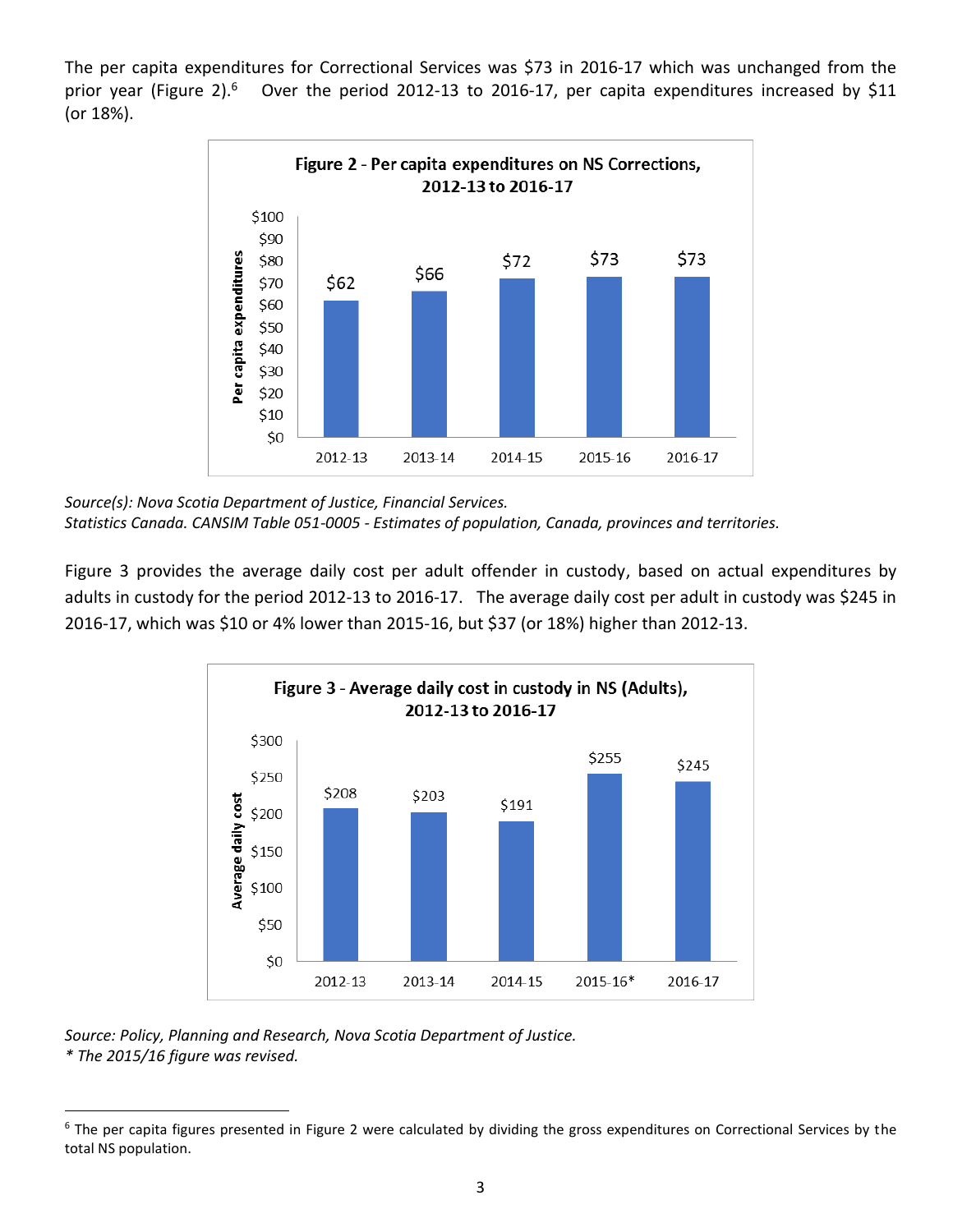#### **Court sentences – Adult**

Figure 4 provides the number of guilty cases<sup>7</sup> in adult criminal court in Nova Scotia which had a custody sentence<sup>8</sup> (federal and provincial), probation, or a conditional sentence ordered by the court.<sup>9</sup> These statistics provide an indicator of the types of sentence involving adults which subsequently led to involvement with the adult correctional system. It should be noted that the sentences are not mutually exclusive; a case may have more than one type of penalty (e.g., the offender may be given a period of custody as well as a period of probation).

In 2016-17, cases that were sentenced to provincial custody, probation, or a conditional sentence were relatively stable compared to the prior year. Cases with a provincial custody sentence increased by 1% while cases with probation and conditional sentences decreased by 2% and 3%, respectively. Cases that were sentenced to federal custody saw a larger change with a decrease of 13% in 2016-17 compared to the year prior.

Between 2012-13 and 2016-17, all sentence types experienced a decrease. The greatest decrease occurred for federal custody sentences, which decreased by 34%, followed by conditional sentences (-19%), probation (-10%), and provincial custody (-9%).

Probation was the most common sentence imposed in each of the last five years, at approximately half of all sentences. The number of cases with a sentence of provincial custody varied between 2012-13 to 2016-17, but consistently represented more than a third of sentences in the past five years.



*Source: Policy, Planning and Research, Nova Scotia Department of Justice.*

 $\overline{a}$ 

<sup>&</sup>lt;sup>7</sup> In 2017, the Department of Justice adopted a new case definition for analyzing criminal court case volumes and processing times. Under the new definition, a case is one or more charges filed against the same person on the same Information or Summary Offence Ticket (SOT). As a result of this change in methodology, the data appearing in Figure 4 are not comparable to those in previous reports nor are they comparable with Statistics Canada reporting.

<sup>&</sup>lt;sup>8</sup> Total cases with a custody sentence can be calculated by adding together the number of cases where provincial custody was ordered, and the number of cases where federal custody was ordered.

 $9$  Excluded are cases with a fine, restitution, or some 'other' sentence.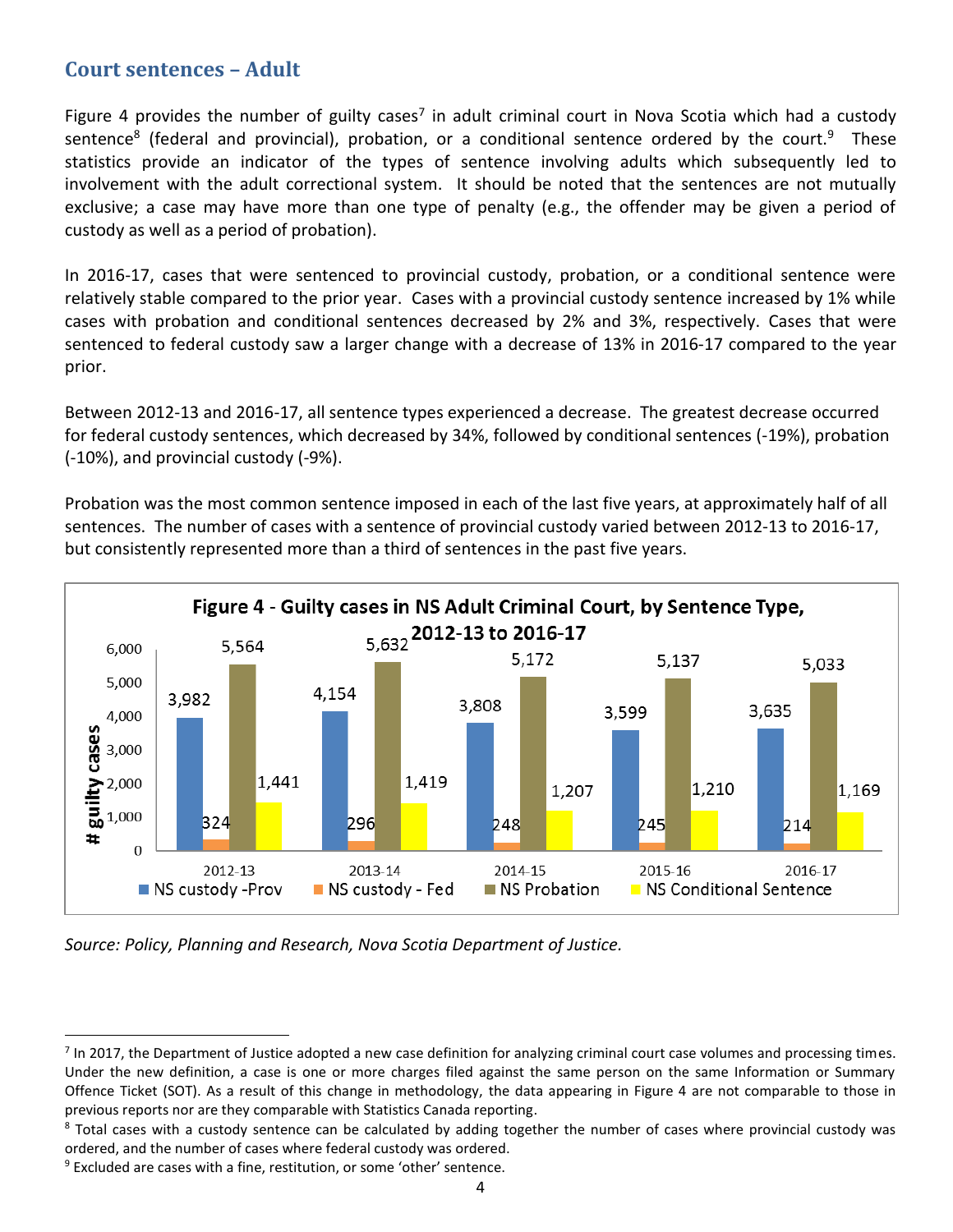### **New arrivals at adult correctional facilities**

Figure 5 provides data on the number of new arrivals in adult correctional facilities for the years 2012-13 to 2016-17. New arrivals in adult correctional facilities are counted as intakes only (e.g., from non-custody status to custody; transfer from another jurisdiction; or conditional sentence to custody). An individual could have more than one new arrival at a correctional facility during a fiscal year. New arrivals do not include the transfer of individuals between correctional facilities within the province.

A person may be admitted to a correctional facility upon: being sentenced to provincial custody; being remanded to provincial custody; or, some other reason (e.g., parole suspension; federal inmate in custody at provincial institution in advance of court hearing; breach of a court order, etc.).

There were six (6) adult correctional facilities in Nova Scotia operating during all, or part of the five-year period between 2012-13 to 2016-17. Three correctional facilities (e.g., Central Nova Scotia, Cape Breton, and Southwest) were operating through the whole five-year time period. In contrast, Antigonish and Cumberland Correctional Facilities were in operation until their decommissioning in January 2015; with the Northeast Nova Scotia Correctional Facility commencing operation in February 2015. Of the adult facilities, the Central Nova Scotia Correctional Facility is the largest and accounted for the greatest number of new arrivals.

In 2016-17, there were 3,823 new arrivals at adult correctional facilities in the province (Figure 5) which was 6% lower than 2015-16, and 9% lower than 2012-13.



*Source: Justice Enterprise Information Network (JEIN), Correctional Services Division, Nova Scotia Department of Justice.*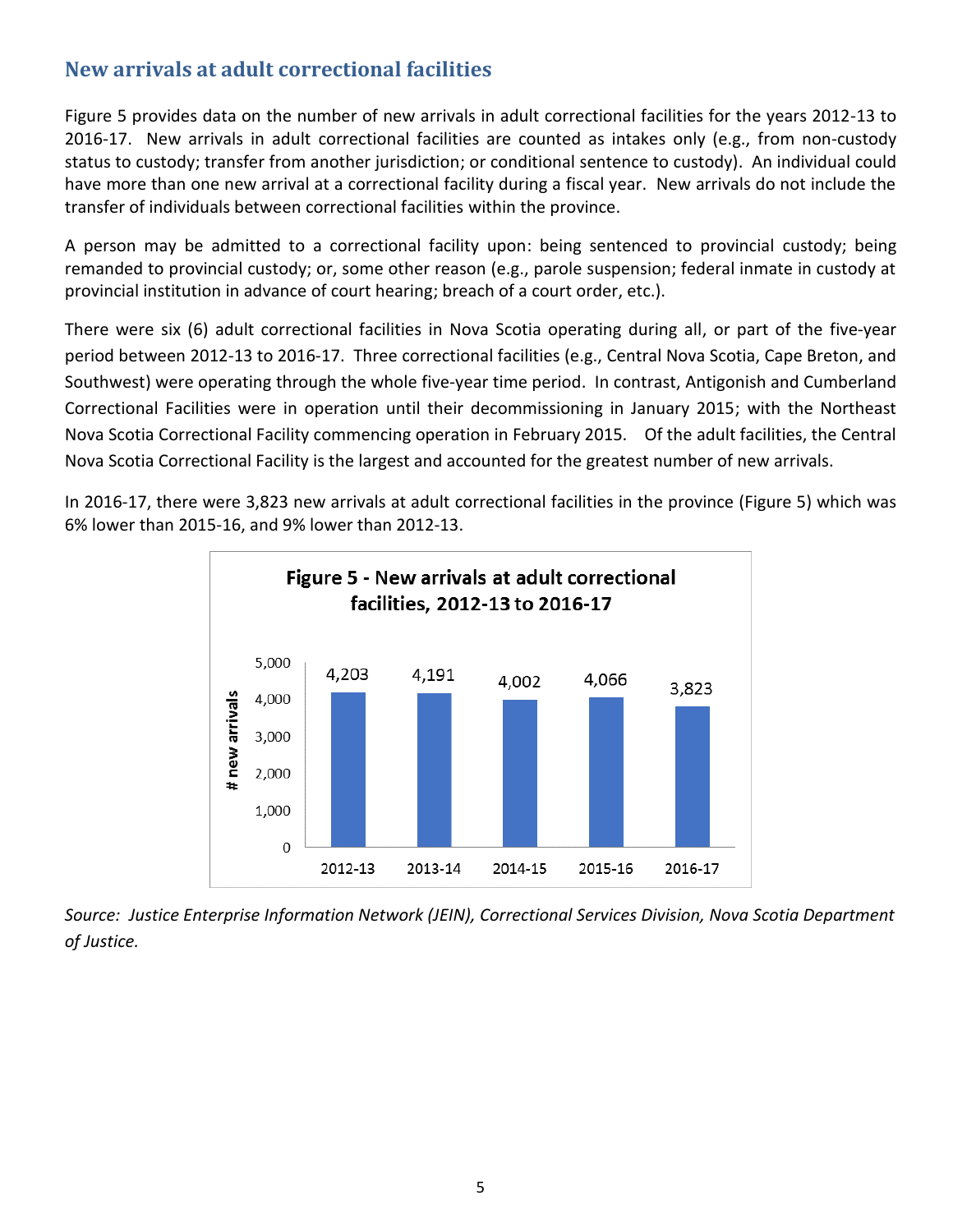# **Average daily count – Adults**

The average daily count of adults in custody reflects the number of adults physically in a provincial correctional facility at the time of the daily count. Daily counts are useful for describing the make-up of the custodial population in terms of custody status: sentenced custody (i.e., person in a correctional facility as a result of a court-ordered sentence), remand (i.e., temporary detention in a facility pending trial or sentencing), and other forms of detention (e.g., immigration holds, federal inmates, etc.). These statistics are helpful in looking at specific policy issues relating to custodial populations as well as operational issues relating to correctional facility capacity.<sup>10</sup>

In 2016-17, there was an average of 489 adults in custody on any given day, which was relatively stable compared to the prior year, with just a slight increase (6 inmates or 1%). The number of adults in provincial sentenced custody decreased by 6% while the number on remand increased by 6% in 2016-17.

Over the five-year period, the total average daily count in Nova Scotia has been variable, and ranged from a low of 483 to a high of 524. Adults on remand consistently outnumbered those in sentenced custody. In 2016-17, more than half (57%) were on remand while a smaller percentage (38%) were in sentenced custody.



| Table 1. Proportion of average daily counts<br>in Nova Scotia, by custody type | 2012-13 | 2013-14 | 2014-15 | 2015-16 | 2016-17 |
|--------------------------------------------------------------------------------|---------|---------|---------|---------|---------|
| % Sentenced provincial custody <sup>11</sup>                                   | 32%     | 33%     | 31%     | 40%     | 38%     |
| % Remand                                                                       | 63%     | 63%     | 65%     | 55%     | 57%     |
| % Other statuses                                                               | 4%      | 4%      | 4%      | 5%      | 5%      |

*Source(s): Policy, Planning and Research, Nova Scotia Department of Justice. Statistics Canada. CANSIM Table 251-0005 - Average counts of offenders in provincial and territorial programs.* 

<sup>&</sup>lt;sup>10</sup> Adult correctional facilities vary in size, with the Central Nova Scotia Correctional Facility having the largest capacity (300 inmates) and Southwest Nova Scotia Correctional Facility having the smallest (38 inmates).

<sup>&</sup>lt;sup>11</sup> Due to rounding, some percentages may not total to 100%.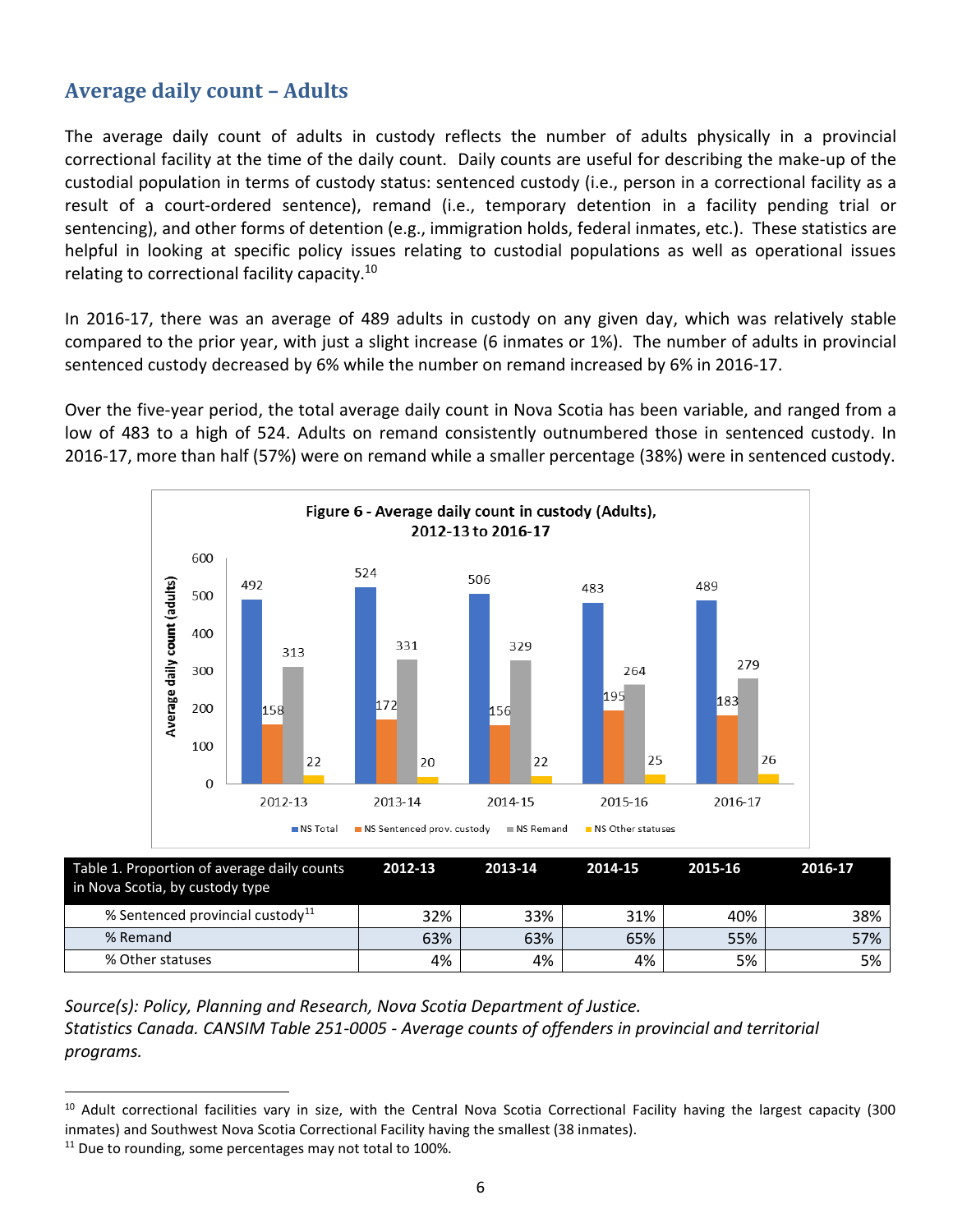#### **Incarceration rate - Adult**

l

In 2016-17, the adult incarceration rate in Nova Scotia was the same as the prior year, and was only slightly lower (2%) than in 2012-13 (Figure 7).<sup>12</sup> The incarceration rate varied somewhat over this time period from a low of 62 per 100,000 adult population to a high of 67 per 100,000.<sup>13</sup>

In 2015-16, the most current year for which national level statistics are available, Nova Scotia had one of the lowest adult incarceration rates in the country, a consistent pattern over the prior 10 years.



*Source(s): Policy, Planning and Research, Nova Scotia Department of Justice. Statistics Canada. CANSIM Table 251-0005 - Average counts of offenders in provincial and territorial programs, annual.* 

*Statistics Canada. CANSIM Table 051-0005 - Estimates of population, Canada, provinces and territories.* 

<sup>&</sup>lt;sup>12</sup> The incarceration rate for adults is calculated as the total average daily count figure divided by the size of the adult population and standardized per 100,000 population. The provincial incarceration rate is an indicator of the proportion of Nova Scotia residents, in a given year, who are in custody (sentenced custody, remand, "other status") in provincial institutions. It excludes federal institutions, but includes federally sentenced offenders in provincial institutions.

<sup>&</sup>lt;sup>13</sup> While the incarceration rate figures reported above are rounded to the nearest whole number, the calculations used the incarceration rate figure rounded to one decimal place which can slightly affect the percentages reported.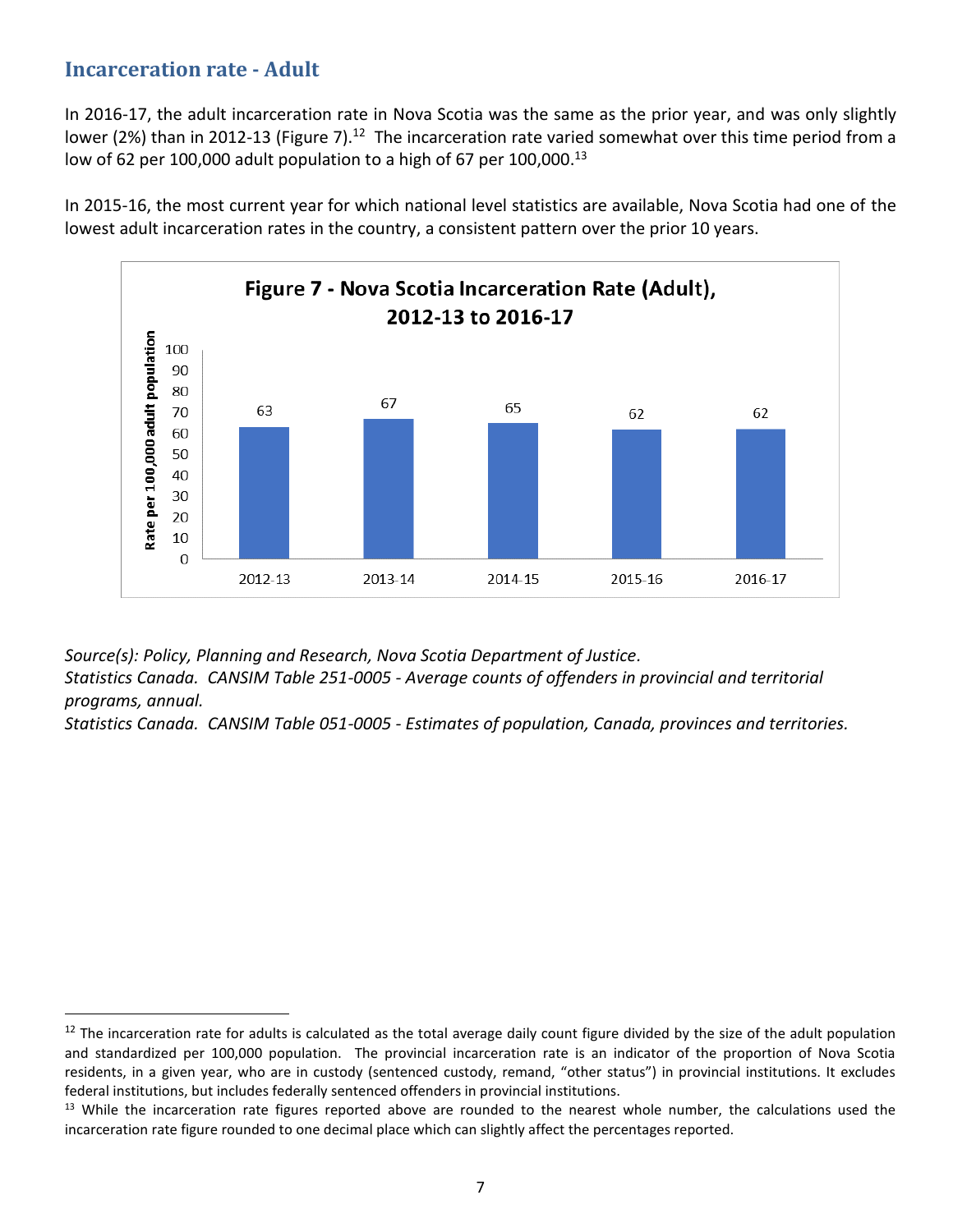# **Length of stay in provincial sentenced custody - Adults**

Statistics on length of stay in custody provide information on the amount of time offenders spend in a facility prior to release. This information is useful for administrative planning in specific areas such as programming. It should be noted that the length of time spent in a facility may not equal the length of time ordered by the court due to earned remission (i.e., reduced time in custody due to good behaviour).

Figure 8 provides the average and median length of stay in provincial sentenced custody in adult correctional facilities in Nova Scotia for the period of 2012-13 to 2016-17. 14

The median length of sentenced custody in 2016-17 was 40 days and was unchanged over the five-year time period.<sup>15</sup> The average time spent in sentenced custody for 2016-17 was 69 days, which was 3 days (or 5%) higher than the previous year, and 6 days (or 10%) higher compared to 2012-13. The average length of stay in sentenced custody varied from a high of 69 days to a low of 63 days.



*Source: Policy, Planning and Research, Nova Scotia Department of Justice.*

 $14$  The average (mean) and median length of stay in provincial sentenced custody is an estimate calculated based on two-thirds of the aggregate sentence length (days). This assumes that inmates have earned one-third remission for their sentences.

 $15$  The median length of stay is the midpoint of the sorted data for length of custody (days), where exactly half the data are above and half below the midpoint. While average case processing times can be affected by a small number of unusually long or short cases (i.e., outliers), the median case processing time is not affected by such cases.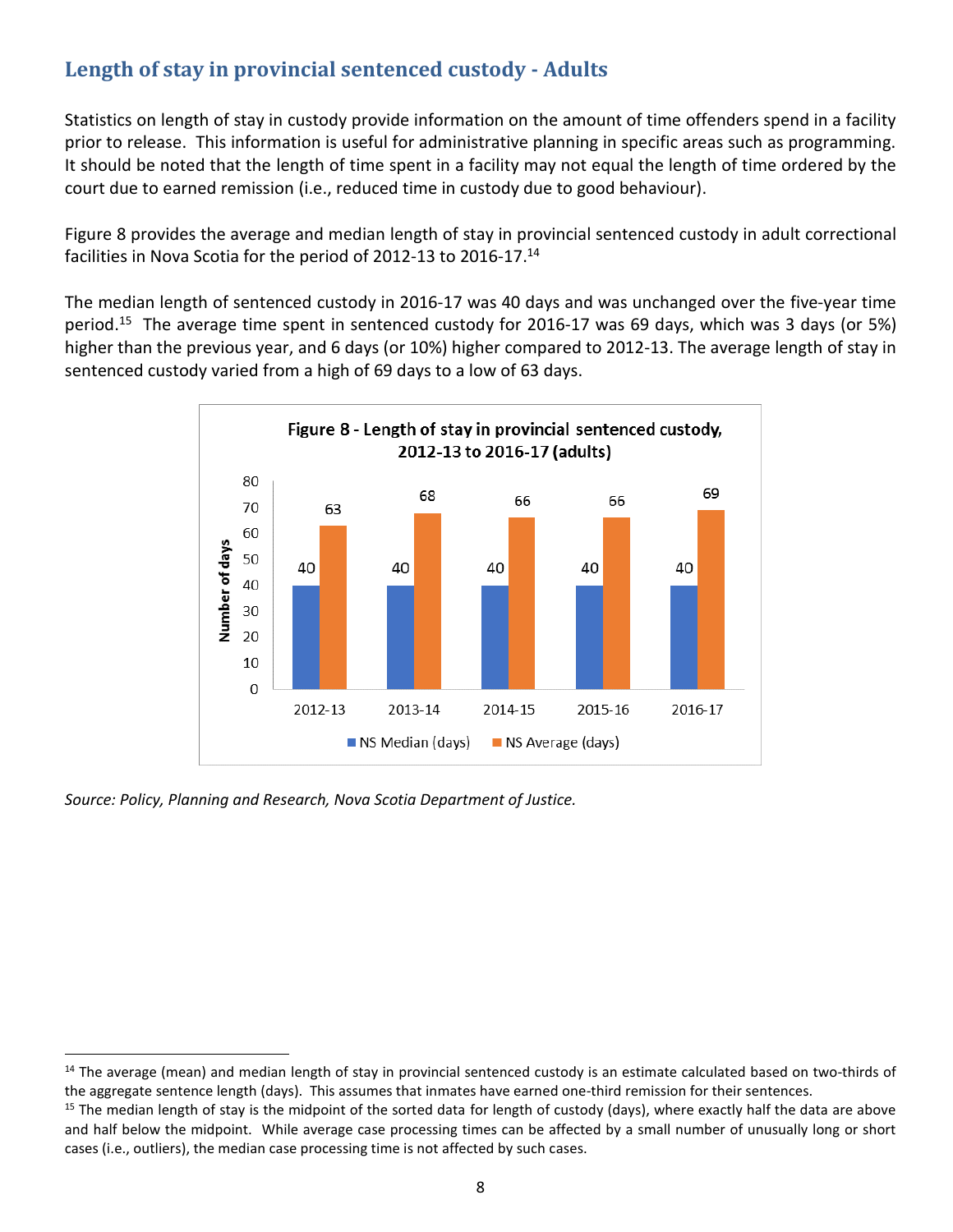# **Sentence length for probation - Adults**

Statistics on sentence length for probation provide information on the amount of time that adult offenders are subject to probation conditions imposed by the courts on a probation order.

Figure 9 provides the average and median length of probation ordered by adult criminal courts in Nova Scotia for the period of 2012-13 to 2016-17.

The median length of probation ordered in 2016-17 was 365 days, which has been constant in the past five years. The average length of probation ordered, on the other hand, has generally had an increasing trend since 2012-13. In 2016-17, the average length of a probation sentence was 476 days, an increase of 10 days (or 2%) from the previous year, and 35 days (or 8%) higher than in 2012-13.<sup>16</sup>



*Source: Policy, Planning and Research, Nova Scotia Department of Justice.*

<sup>&</sup>lt;sup>16</sup> In 2017, the Department of Justice adopted a new case definition for analyzing criminal court case volumes and processing times. Under the new definition, a case is one or more charges filed against the same person on the same Information or Summary Offence Ticket (SOT). As a result of this change in methodology, the data appearing in Figure 9 are not comparable to those in previous reports nor are they comparable with Statistics Canada reporting.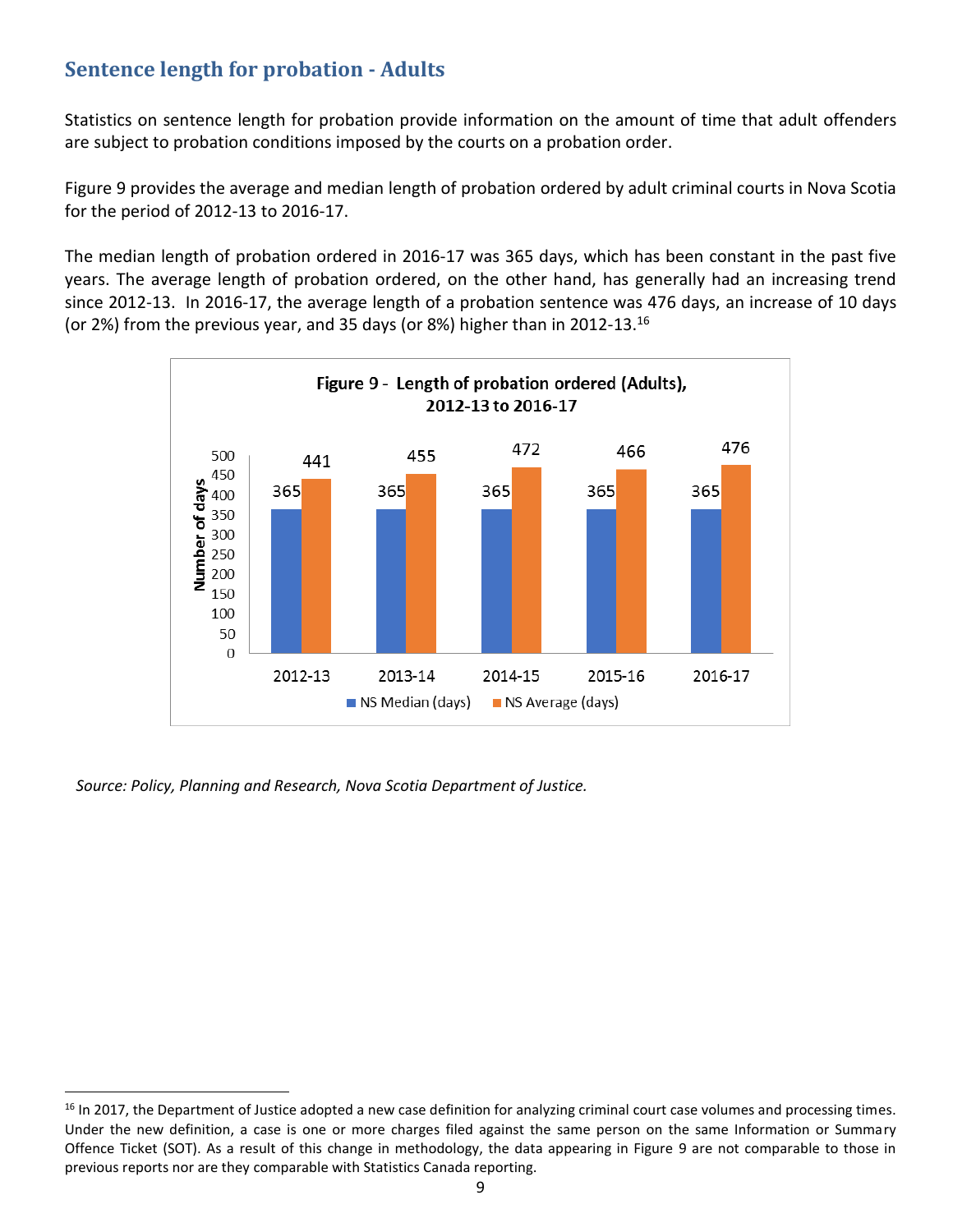# **Admissions to adult correctional facilities – by sex**

Whenever a person enters into custody, they have an opportunity to self-identify various attributes such as their sex, ethnicity, and religious background during in-take admission. Self-identification informs the facilities, and the Department of particular programming needs specific to a group of persons in custody.

Figure 10 shows the proportion of admissions to an adult correctional facility in Nova Scotia, which were male or female. The majority of admissions were male, with the proportion being stable at 85% to 86% between 2012-13 and 2016-17.



Table 2 shows the proportion of males and females admitted in correctional facilities by the type of custody between 2012-13 and 2016-17. Percentages are calculated by sex, out of the total for all custody types.

In 2016-17, 61% of all male admissions were for remand, compared to 56% of all female admissions that same year. The proportion of males in remand custody has been slightly but steadily increasing in the past five years, from 57% to 61%, while the proportion of females have been somewhat variable from 56% to 60%. The proportion of males and females admitted to remand has been relatively similar; ranging from a difference of 1 to 3 percentage points, except in 2016-17 where the proportion saw the biggest difference at 5 percentage points.

The proportion of males admitted to provincial sentenced custody between 2012-13 and 2016-17 has been relatively stable, ranging from14% to 16%. Females admitted to provincial sentenced custody has also been stable, between 11% to 13%, and is slightly lower than the proportion of males sentenced in the past five years.

|                                      | 2012-13 | 2013-14 2014-15 |     | 2015-16 | 2016-17 |
|--------------------------------------|---------|-----------------|-----|---------|---------|
| Male, Remand                         | 57%     | 57%             | 57% | 58%     | 61%     |
| Female, Remand                       | 56%     | 60%             | 60% | 59%     | 56%     |
| Male, Provincial Sentenced Custody   | 15%     | 16%             | 14% | 15%     | 14%     |
| Female, Provincial Sentenced Custody | 13%     | 11%             | 11% | 13%     | 13%     |

**Table 2. Proportion of custodial admissions, by sex and custody type**

*Source: Policy, Planning & Research, NS Department of Justice.*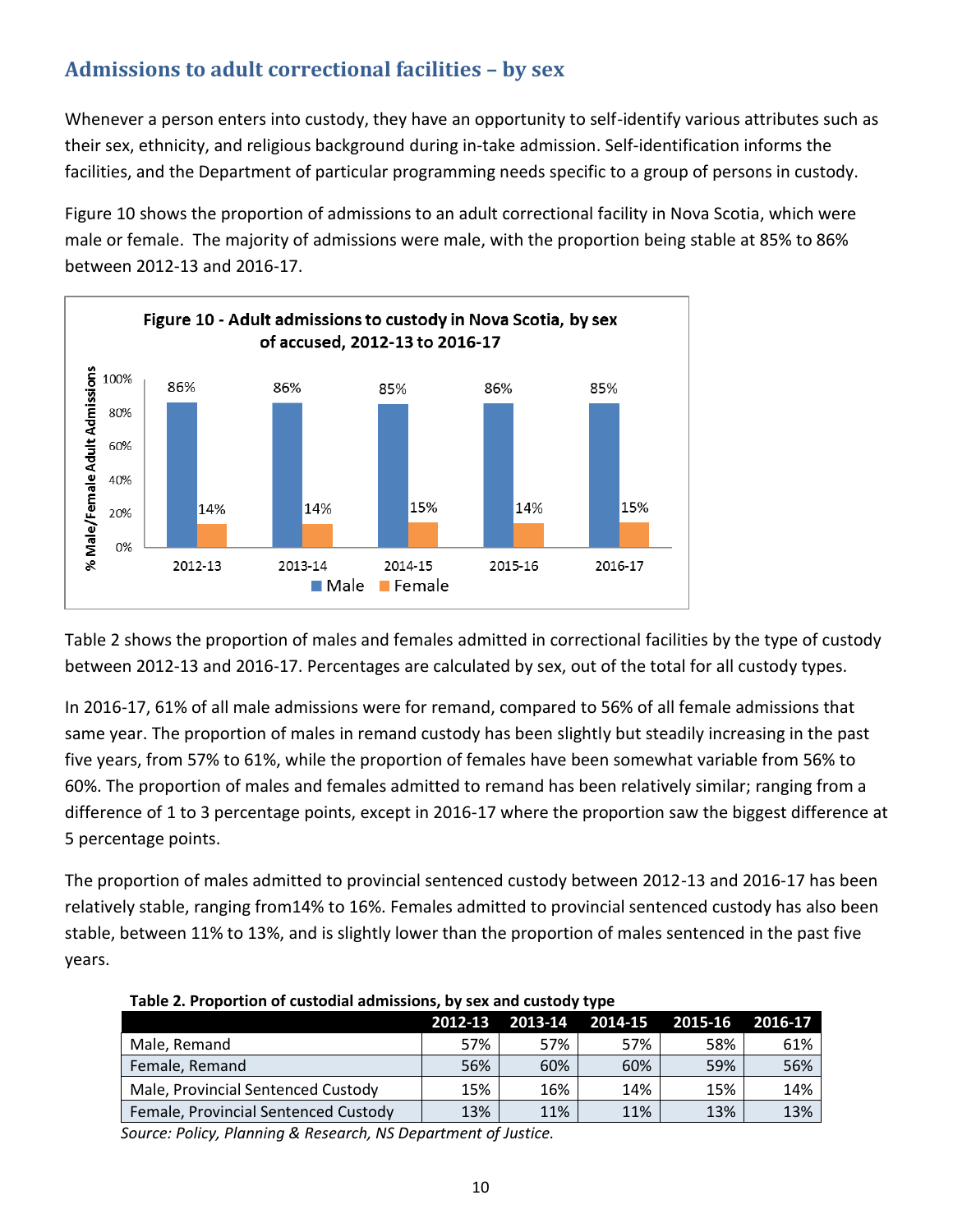# **Admissions to adult correctional facilities – by ethnicity**

Aboriginal and African Nova Scotians make up a greater proportion of people in correctional facilities than in the general population.

Aboriginal people were over-represented in admissions to remand in 2016-17. While they make up 6% of the population of Nova Scotia they accounted for 10% of admissions to remand in the province. However, they were not over-represented in admissions to sentenced custody in 2016-17, accounting for 5% of admissions.

African Nova Scotians make up about 2 percent of Nova Scotians, but represented 12 percent and 14 percent of admissions to remand and sentenced custody, respectively (Figure 11).<sup>17</sup> African Nova Scotians were overrepresented both in admissions to remand and in admissions to sentenced custody in 2016-17.



*Source: Policy, Planning & Research, NS Department of Justice. Statistics Canada, 2016 Census Profile – Nova Scotia [Province] and Canada.*

l

 $17$  Percentage calculations reported in Figure 11 exclude admissions where ethnicity was unknown. Due to small numbers, percentages for youth are not reported.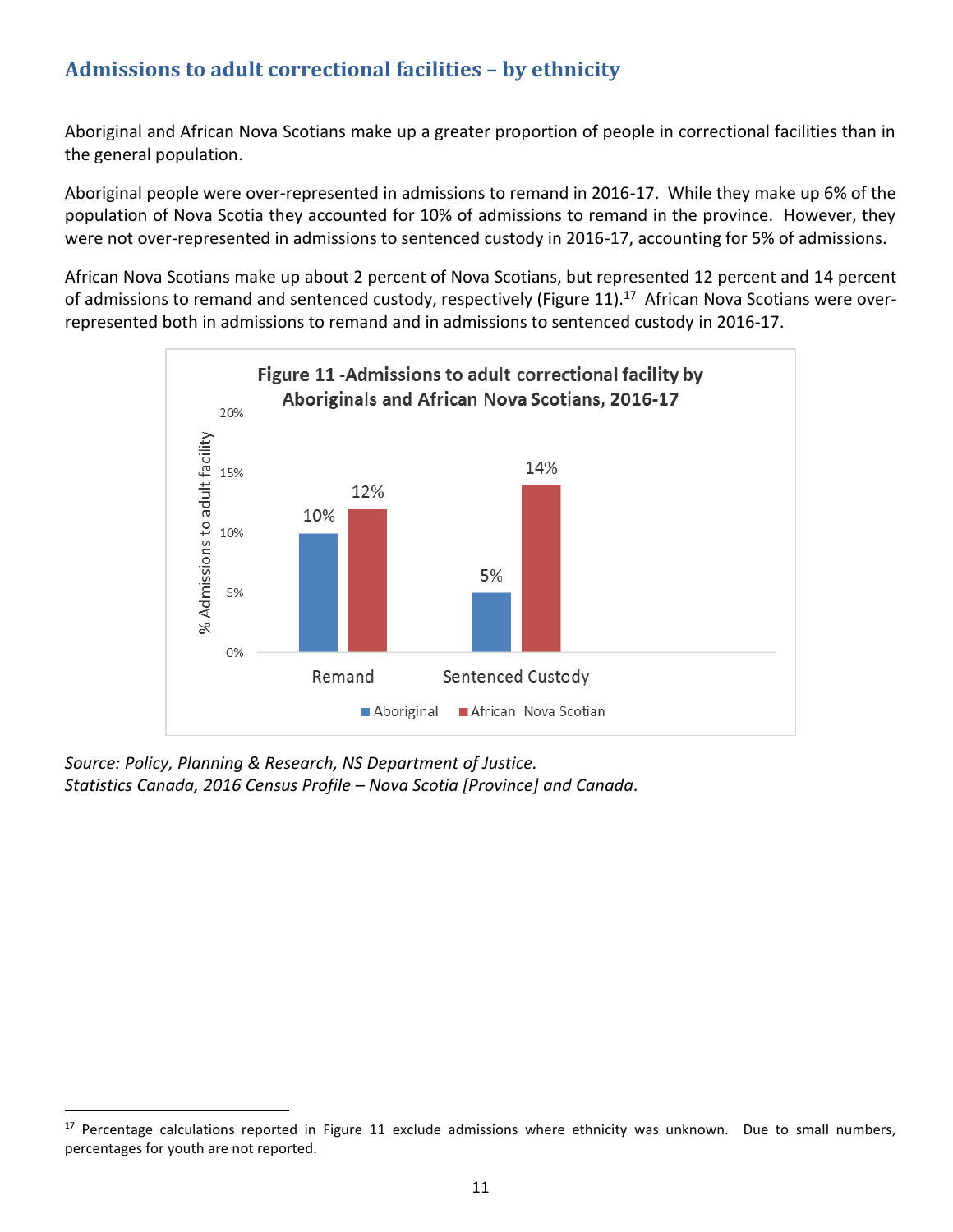#### **Court sentences – Youth**

Figure 12 provides the number of guilty cases in youth court in Nova Scotia which had sentences of custody, probation or deferred custody and supervision (i.e., sentence placing the youth in the community subject to certain conditions such that if adhered to, results in the youth serving the remainder of the custody term in the community).<sup>18</sup> These statistics provide an indicator of the types of sentence involving youth which subsequently led to involvement with the youth correctional system. It should be noted that the sentences are not mutually exclusive and so a case may have more than one type of penalty (e.g., the youth may be given a period of custody as well as a period of probation).

In 2016-17, there were decreases in the number of youth cases with custody sentences (-19%) and deferred custody and supervision sentences (-23%). In contrast, there was an increase of 4% in probation sentences for youth.

While cases with a sentence of custody or sentence of deferred custody and supervision continued on a declining trend, the pattern for probation sentences changed in 2016-17 with a slight increase.

The number of cases with probation consistently outnumbered the other sentence types over the five-year period.



*Source: Policy, Planning and Research, Nova Scotia Department of Justice.*

<sup>&</sup>lt;sup>18</sup> In 2017, the Department of Justice adopted a new case definition for analyzing criminal court case volumes and processing times. Under the new definition, a case is one or more charges filed against the same person on the same Information or Summary Offence Ticket (SOT). As a result of this change in methodology, the data appearing in Figure 12 are not comparable to those in previous reports nor are they comparable with Statistics Canada reporting.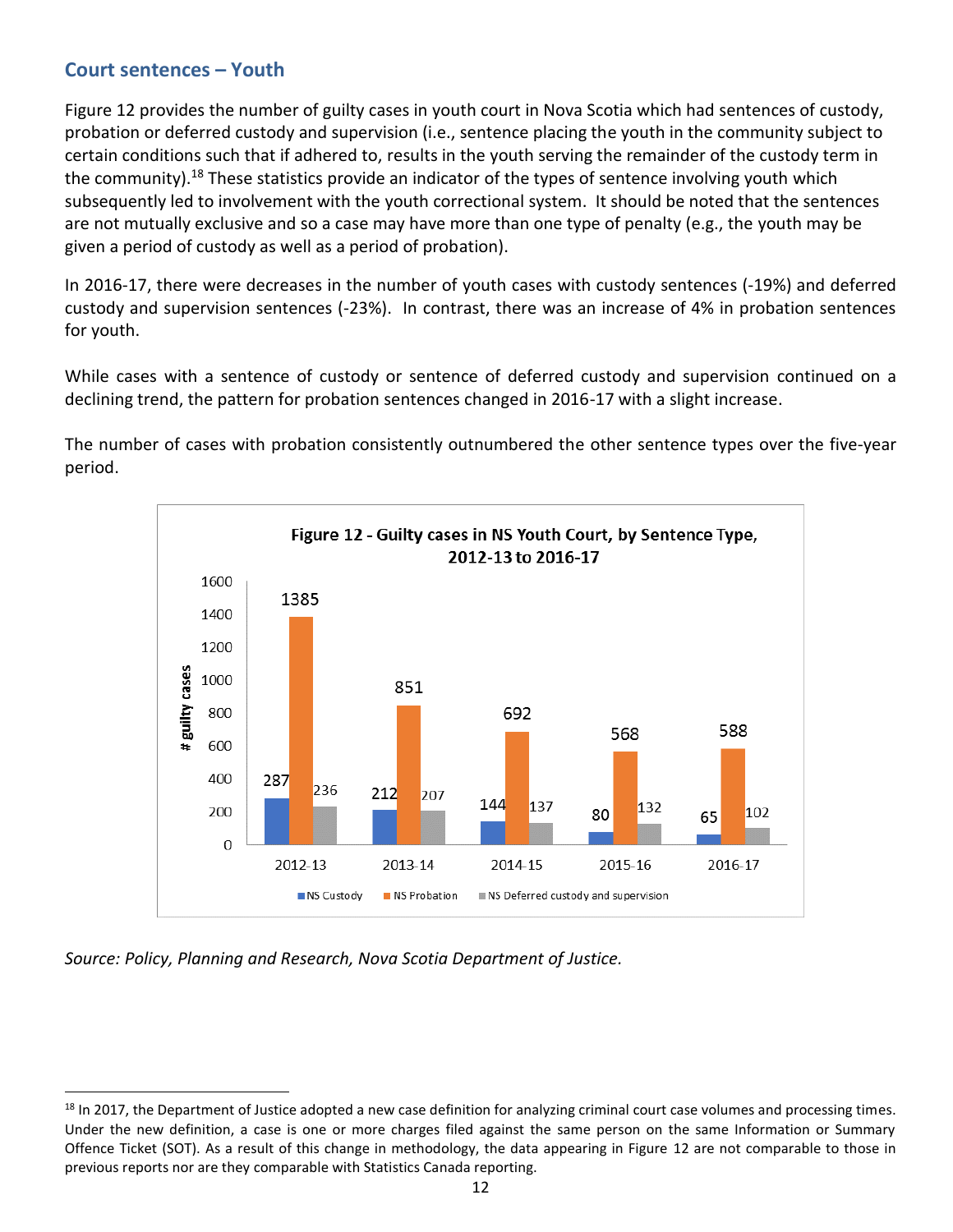#### **New arrivals at youth correctional facilities**

The statistics presented below are for the number of new arrivals at youth correctional facilities in Nova Scotia between 2012-13 to 2016-17. New arrivals in youth facilities are counted as intakes only (e.g., from non-custody status to custody, transfer from another jurisdiction, or deferred custody to custody). New arrivals do not include the transfer of individuals between correctional facilities within the province. An individual could have more than one new arrival at a correctional facility during a fiscal year.

Reasons why a youth is in a facility may include the following: being sentenced to open, open/secure or secure custody; being remanded to custody; or, breach of a court order.

Two youth correctional facilities were operating in Nova Scotia during this time period: the Nova Scotia Youth Centre (NSYC); and the Cape Breton Youth Detention Facility (CBYDF).<sup>19</sup> Of the two youth facilities, the Nova Scotia Youth Centre is the largest and accounts for the greatest number of new arrivals (78%).

In 2016-17, there were 305 new arrivals at youth correctional facilities which was 11% higher than 2015-16 but 37% lower than 2012-13 (Figure 13).



*Source: Justice Enterprise Information Network (JEIN), Correctional Services, Nova Scotia Department of Justice.*

 $19$  The Cape Breton Youth Detention Facility is designed as a short-term term detention facility.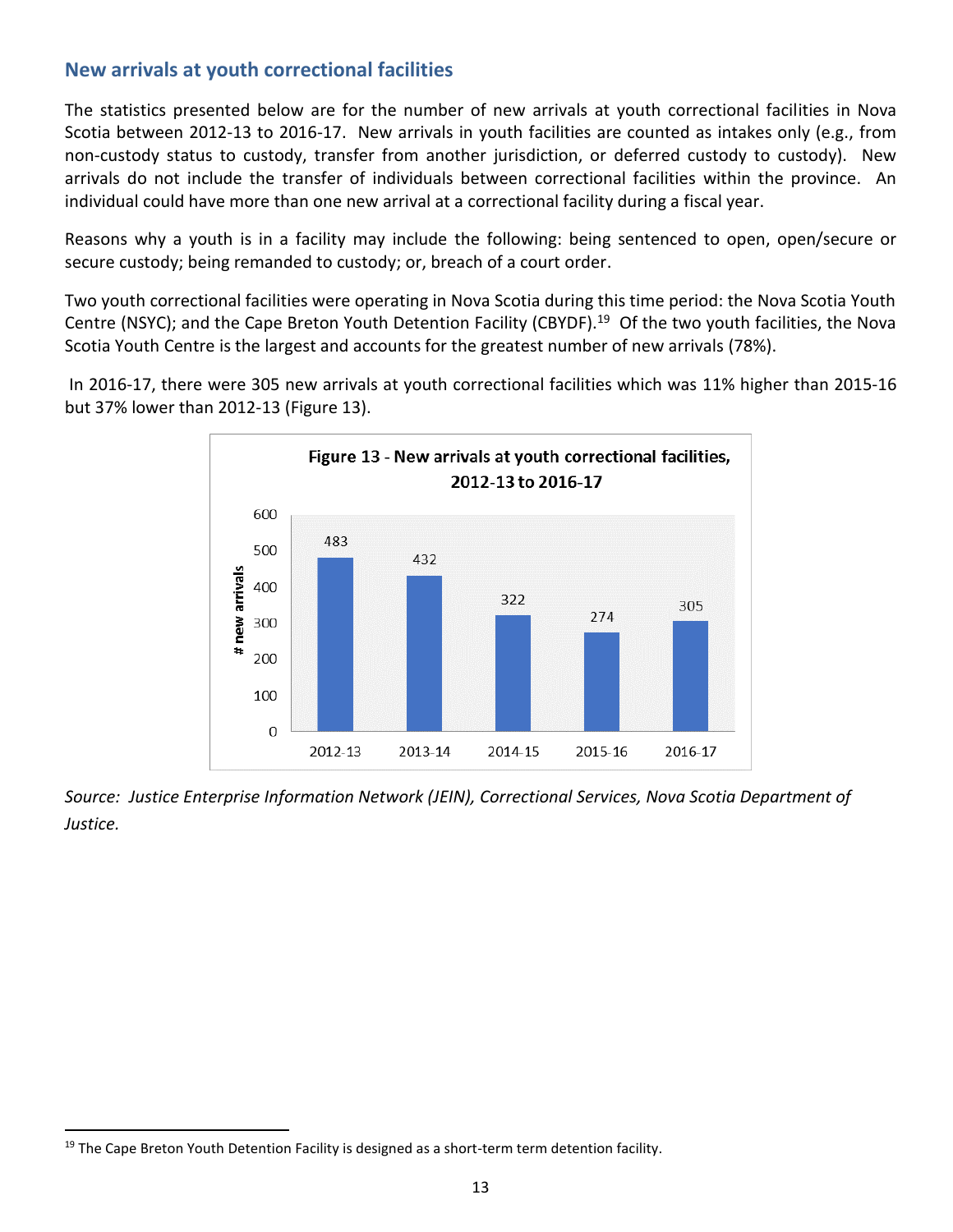#### **Average daily count – Youth**

The average daily count of youth in custody reflects the number of youth physically located in a correctional facility at the time of the daily count (at midnight of each day). Average daily counts are useful for describing the make-up of the youth custodial population in terms of custody status: sentenced custody, remand (also sometimes referred to as pre-trial detention), and other forms of detention (e.g., Provincial Director remand, etc.).<sup>20</sup> These statistics can be helpful in looking at specific policy issues relating to different types of custodial populations as well as operational issues relating to correctional facility capacity.

In 2016-17, there was an average of 23 youth in custody on any given day including 11 in sentenced custody, 11 in remand, and 1 on 'other' statuses (Figure 14). The total count of youth in custody decreased by 21% from 2015-16 to 2016-17.<sup>21</sup> Over the past 5 years, it has been steadily declining.

Unlike the adult custodial population, the average daily count of youth in sentenced custody was consistently higher than the number on remand during the period 2012-13 to 2015-16. However, this changed in 2016-17 when the average daily count for youth in sentenced and remand custody was the same.



| Table 3. Proportion of custodial admissions by custody status |  |  |
|---------------------------------------------------------------|--|--|
|---------------------------------------------------------------|--|--|

l

|                        | 2012-13 | 2013-14 | 2014-15 | 2015-16 | 2016-17 |
|------------------------|---------|---------|---------|---------|---------|
| % NS Sentenced custody | 54%     | 65%     | 63%     | 69%     | 47%     |
| % NS Remand            | 43%     | 30%     | 31%     | 26%     | 47%     |
| % NS Other             | 3%      | 5%      | 6%      | 4%      | 5%      |

*Source(s): Policy, Planning and Research, Nova Scotia Department of Justice.* 

*Statistics Canada. CANSIM Table 251-0008 - Youth correctional services, average counts of young persons in provincial and territorial correctional services*.

<sup>&</sup>lt;sup>20</sup> A Provincial Director remand occurs when there are reasonable grounds to believe that a youth has breached a condition associated with supervision in the community. When this occurs, the designated Provincial Director orders the youth to be held in custody until such time that a review can be conducted.

<sup>&</sup>lt;sup>21</sup> While the average daily count figures reported above are rounded to the nearest whole number, calculations use the average daily count figure rounded to one decimal place which can slightly affect the percentages reported.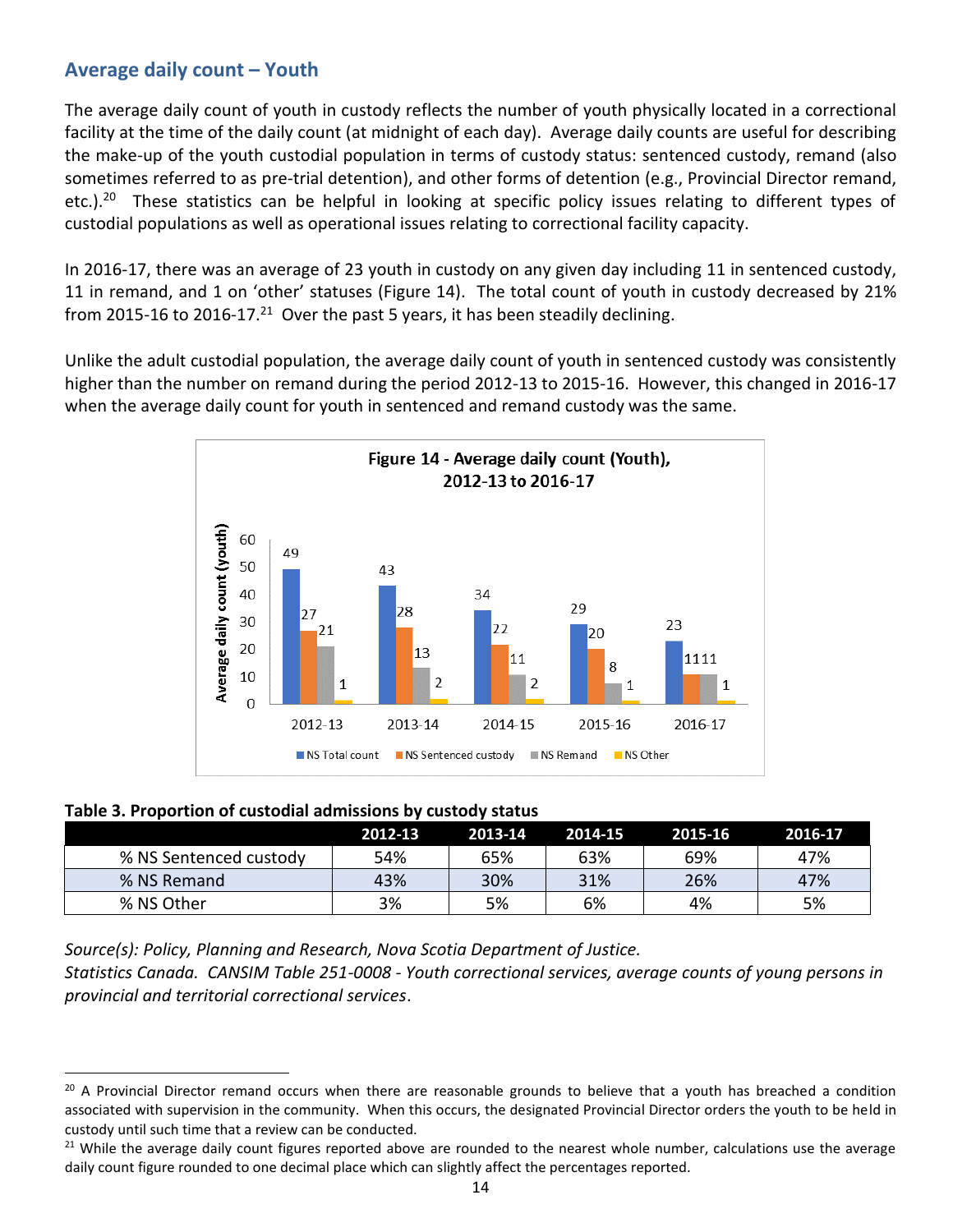#### **Incarceration rate – Youth**

 $\overline{\phantom{a}}$ 

In 2016-17, the youth incarceration rate in Nova Scotia was 4 youth per 10,000 youth population (Figure 15).

Over the five-year period, the rate declined steadily. The 2016-17 rate was half the 2012-13 rate. <sup>22</sup>



*Source(s): Policy, Planning and Research, Nova Scotia Department of Justice.* 

*Statistics Canada. CANSIM Table 251-0008 - Youth correctional services, average counts of young persons in provincial and territorial correctional services. CANSIM Table 051-0005 - Estimates of population, Canada, provinces and territories*

 $22$  The youth incarceration rate is an indicator of the proportion of Nova Scotia youth who are in custody (sentenced custody, remand, "other status") in a provincial youth facility. It is calculated as the total daily count figure divided by the size of the population 12 to 17 years of age and standardized per 10,000 youth population.

While the incarceration rate figures reported above are rounded to the nearest whole number, the calculations used the incarceration rate figure rounded to one decimal place which can slightly affect the percentages reported.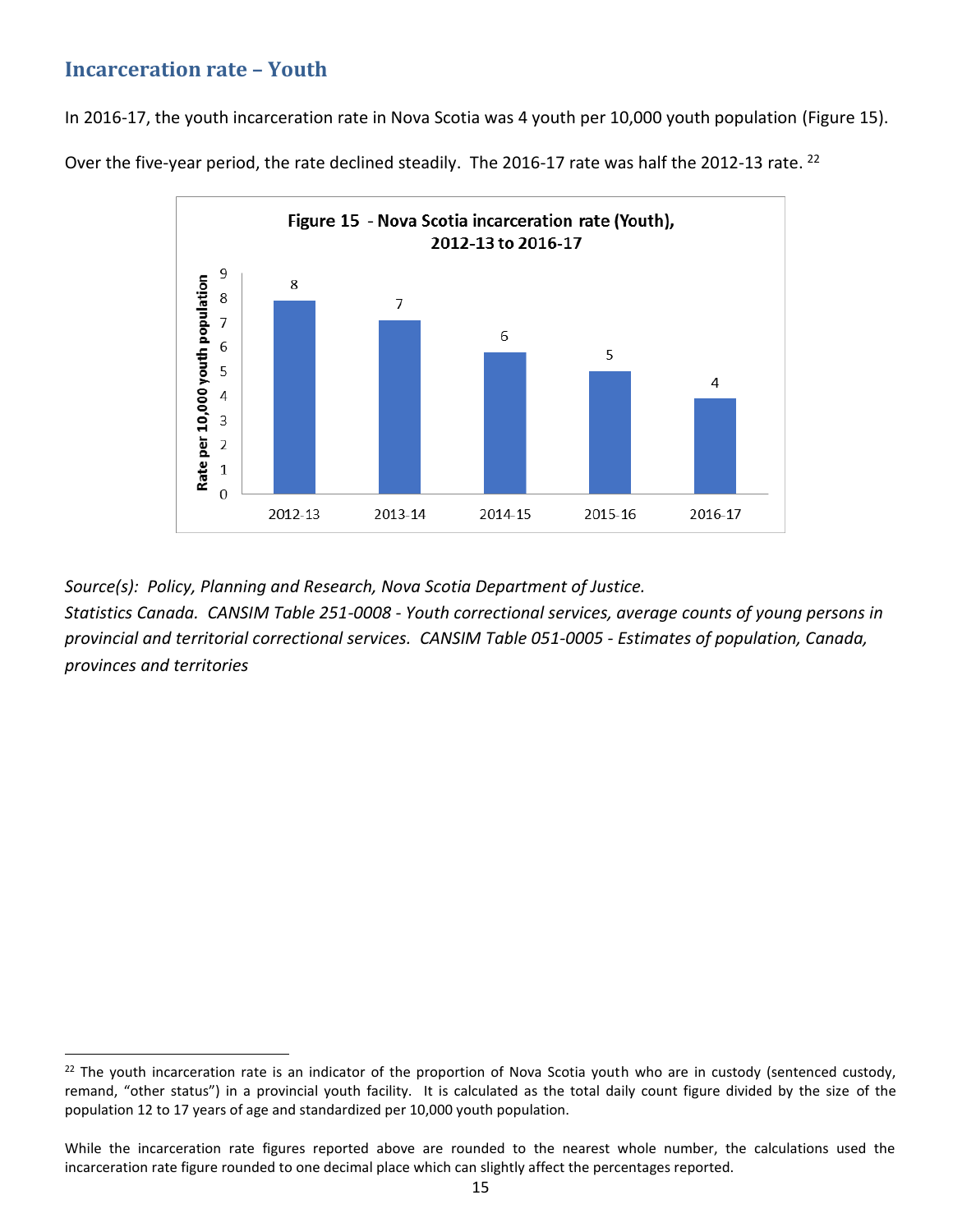# **Length of stay in provincial sentenced custody – Youth**

Statistics on length of stay of youth in custody provide information on the relative amount of time youth spend in a facility. This information is useful for administrative planning in specific areas such as programming. Average length of stay for youth in provincial sentenced custody is an estimate using the custody portion of youth custody and supervisions sentences.

The median length of stay for youth in sentenced custody in 2016-17 was 53 days (Figure 16), a decrease of 20 days or 27% from 2015-16 and 1 day lower than in 2012-13 (-2%).<sup>23</sup> The average length of stay in sentenced custody for 2016-17 was 65 days, a decrease of 45 days or 41% compared to the previous year, and 16 days (or 20%) lower than in 2012-13.

The median length of stay in provincial sentenced custody of youth in Nova Scotia varied over time from a high of 73 days to a low of 43 days. The average stay over this time period varied from a high of 110 days in 2015-16 to a low of 65 days in 2016-17.



*Source: Policy, Planning and Research, Nova Scotia Department of Justice*

l

 $23$  The median length of stay is the midpoint of the sorted data for length of custody (days), where exactly half the data are above and half below the midpoint. While average case processing times can be affected by a small number of unusually long or short cases (i.e., outliers), the median case processing time is not affected by such cases.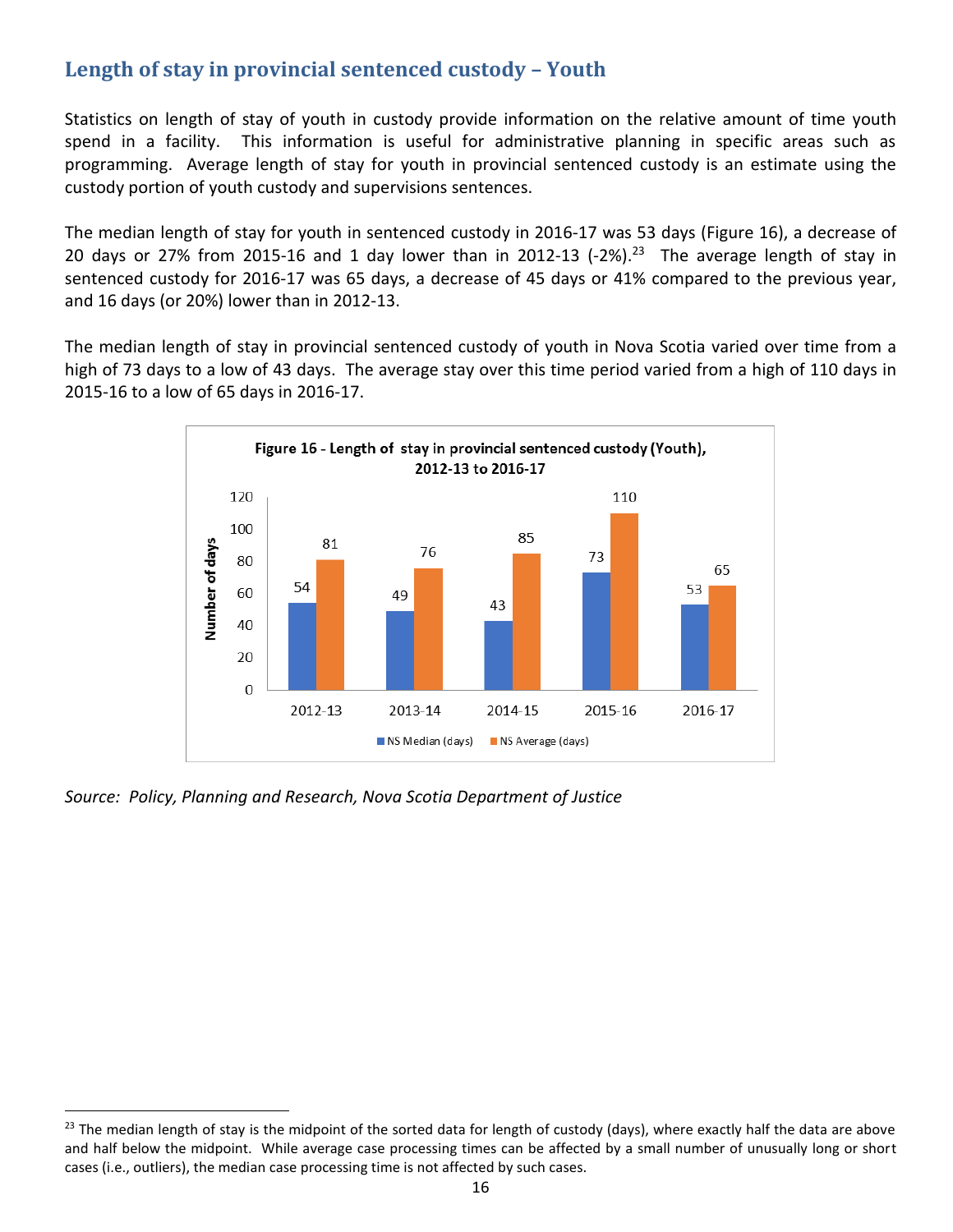# **Sentence length for probation – youth**

Statistics on sentence length for youth on probation provide information on the amount of time that young offenders are subject to probation conditions imposed by the courts on a probation order while in the community.<sup>24</sup>

Figure 17 provides information on the length of probation ordered by youth courts in Nova Scotia between 2012-13 to 2016-17. The median length of probation ordered was 360 days in 2016-17 and was stable compared to prior years. The average length of probation ordered for 2016-17 was 383 days, which was 4 days (1%) less than in the year prior.

The average length of probation ordered by Nova Scotia youth courts was relatively stable between 2014-15 and 2016-17.



*Source: Policy, Planning and Research, Nova Scotia Department of Justice*

<sup>&</sup>lt;sup>24</sup> In 2017, the Department of Justice adopted a new case definition for analyzing criminal court case volumes and processing times. Under the new definition, a case is one or more charges filed against the same person on the same Information or Summary Offence Ticket (SOT). As a result of this change in methodology, the data appearing in Figure 17 are not comparable to those in previous reports nor are they comparable with Statistics Canada reporting.